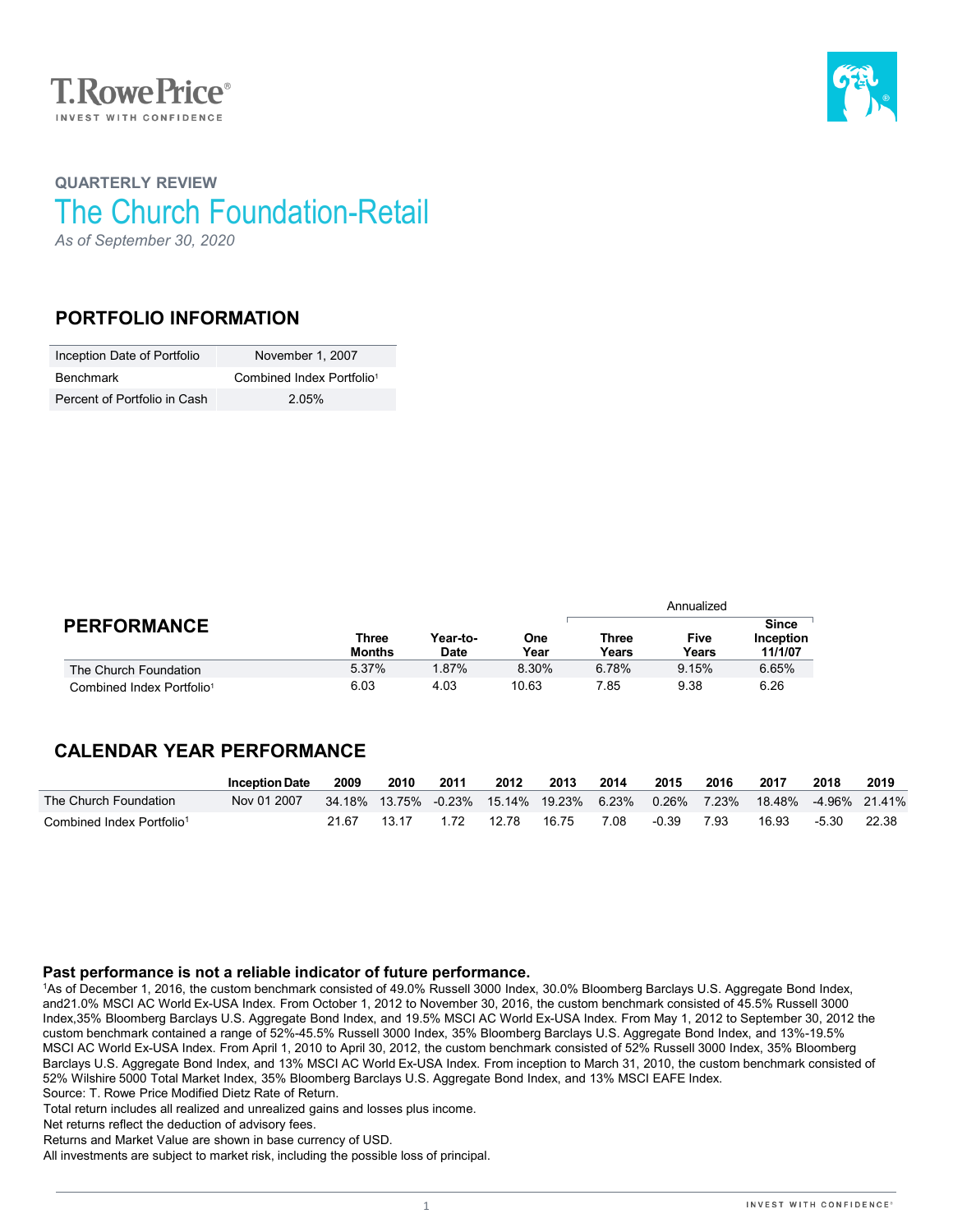# **ASSET DIVERSIFICATION**

#### **ASSET DIVERSIFICATION**



#### **MARKET VALUE**

As of September 30, 2020

| <b>U.S. Equity</b>                        |       |
|-------------------------------------------|-------|
| Institutional Large-Cap Growth Fund       | 20.8% |
| Institutional Large-Cap Value Fund        | 19.5  |
| Institutional Mid-Cap Equity Growth Fund  | 1.4   |
| Mid-Cap Value Fund - I Class              | 1.3   |
| Institutional Small-Cap Stock Fund        | 5.2   |
| Total                                     | 48.1% |
| Non-U.S. Equity                           |       |
| International Stock Fund - I Class        | 9.0%  |
| International Value Equity Fund - I Class | 8.6   |
| Emerging Markets Stock Fund - I Class     | 2.8   |
| Total                                     | 20.4% |
| <b>Real Assets Equity</b>                 |       |
| Real Assets Fund - I Class                | 1.6%  |
| Total                                     | 1.6%  |
| <b>Fixed Income</b>                       |       |
| Institutional Core Plus Fund              | 27.9% |
| Total                                     | 27.9% |
| <b>Reserves</b>                           |       |
| U.S. Treasury Money Fund                  | 2.0%  |
| Federal Gov't Oblig.                      | 0.0%  |
| Total                                     | 2.0%  |
| <b>Total Allocation</b>                   | 100.0 |

# **Target Asset Allocation History**



Numbers may not total 100% due to rounding.

**This material is solely for the exclusive use of the Church Foundation as per their request. Not for further distribution.** All material presented is compiled from sources believed to be reliable and current, but accuracy cannot be guaranteed. This is not to be construed as an offer to buy or sell any financial instruments and should not be relied upon as the sole factor in an investment making decision. As with all investments, there are associated inherent risks.